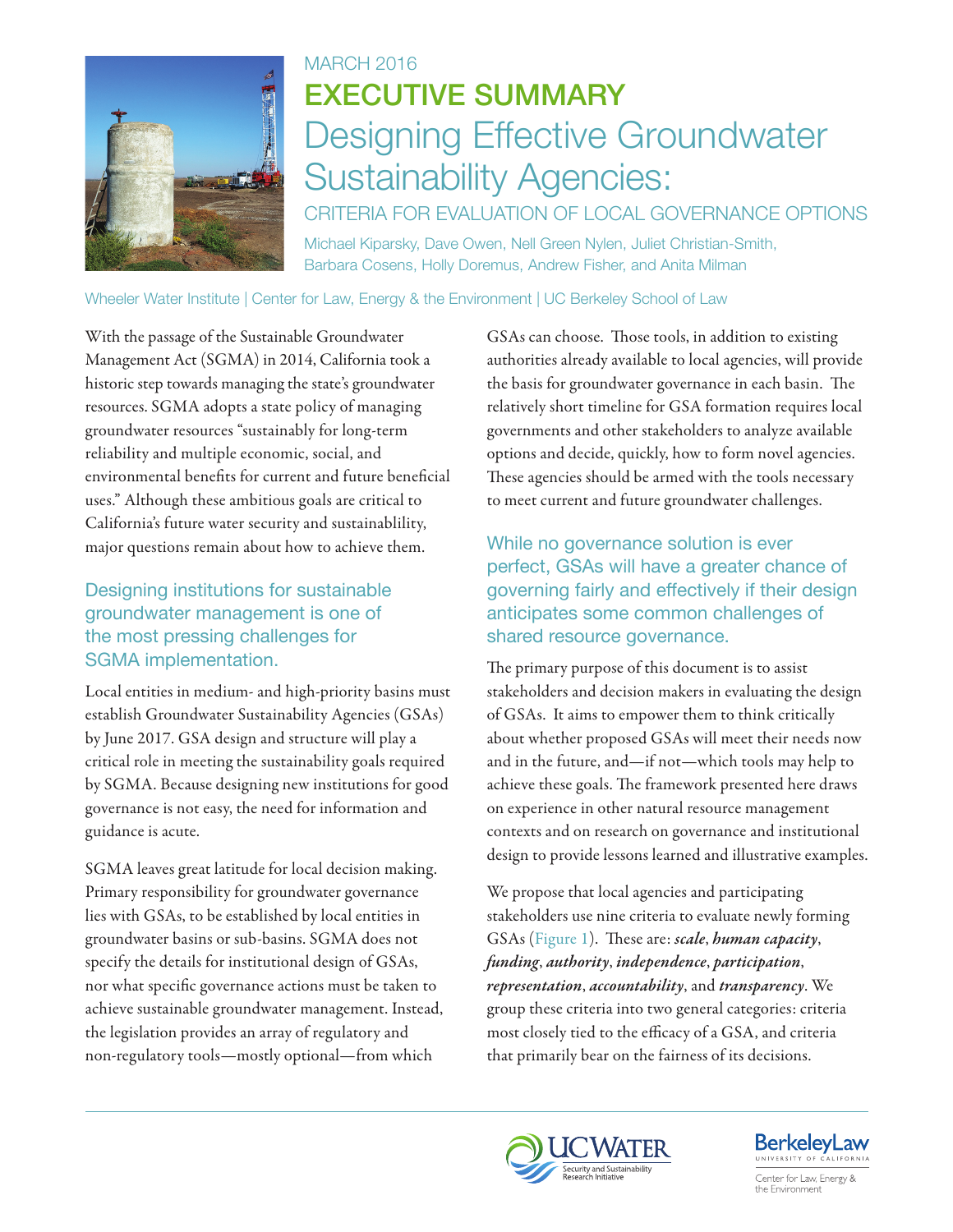The criteria we define are inter-related, overlapping, and mutually supportive. They should help those involved in GSA formation and development to think proactively and design more effective organizations.

Efficacy is the ability of a GSA to achieve its goals in the face of inevitable challenges. In order to achieve efficacy, GSAs will need to address the following five criteria.

- *Scale* is the geographic extent of a GSA's jurisdiction relative to the resource being managed. Ideally, the scale of governance would reflect the natural resource itself. Where jurisdictional and resource boundaries do not align, GSAs will need to think carefully about coordination among multiple entities.
- *Human capacity* is the ability to successfully carry out tasks that enable a GSA to achieve its mission. Human capacity is a product of the people who work for or with a GSA, their expertise in groundwater management, and the resources they bring to bear. Managing groundwater requires a wide variety of skills and capabilities, ranging from monitoring and modeling to legal analysis to community outreach and enforcement. GSAs should carefully consider the capabilities they will need to perform necessary functions and ensure they are able to draw upon sufficient resources. Human capacity can come either directly from staff or by accessing reliable external resources.
- *Funding* is financial resources for capital expenditures such as acquisition of land, facilities, or water rights, as well as ongoing expenditures such as salaries, facility operations and maintenance, and other costs. A GSA should consider whether it will have adequate funding to carry out all aspects of its mandate throughout its life cycle. GSAs should ensure they will have sufficient authority to raise additional funds in a fair manner as they become necessary.
- *Authority* is power delegated by the state and accepted by a GSA that enables the GSA to execute the tasks necessary to carry out its mission. Authorities will include those already in place in addition

to new ones granted by SGMA. GSAs will need to exercise authority consistent with the challenge of implementing and enforcing an effective groundwater sustainability program.

• *Independence* is the ability of a GSA to operate freely within its defined purview, protected from external pressures that could divert the GSA from achieving its fundamental goals. Independence includes the ability of a GSA to make decisions that support sustainable groundwater management, even when those decisions are costly or unpopular.

## Fairness is the GSA's ability to perform its actions in a manner that is both distributionally and procedurally equitable.

Distributional equity refers to the benefits and costs of groundwater management. Procedural equity refers to fair mechanisms for decision making. SGMA does not clearly define how costs and benefits should be distributed, either within a basin or between basins, nor does it specify components for procedural fairness. Fairness matters not only for its own sake, but also because a GSA that operates unfairly is unlikely to retain the stakeholder support necessary to carry out its mission.<sup>8</sup> Therefore, GSAs should address the following four criteria to design institutions that can achieve sustainability with fairness.

*It is crucial to understand that while we discuss these criteria as primarily focusing on fairness, they all impact the durability of decisions, reduce conflict, and ease implementation, and as such contribute strongly to efficacy as well as fairness.* 

• *Participation* is direct, meaningful stakeholder engagement in the decision making process. Local governments should develop effective mechanisms for substantive participation by a broad stakeholder base during GSA formation, as well as during subsequent planning and implementation phases. Specific mechanisms and support may be needed to ensure that residents from disadvantaged communities can meaningfully engage.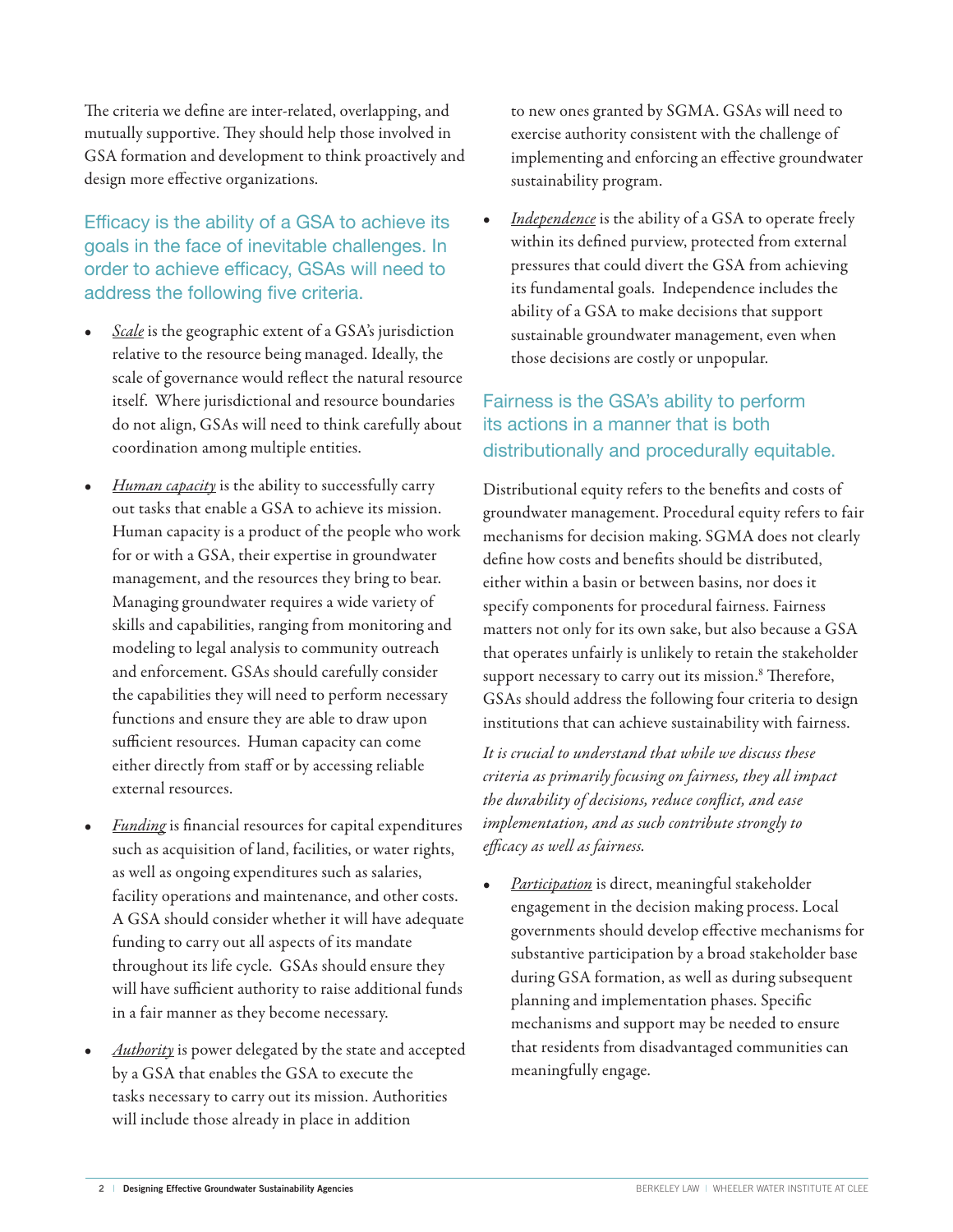- *Representation* is when elected or appointed leaders bring the interests of stakeholders into a GSA's decision making process. Representation is complementary to participation, offering an additional indirect pathway of engagement. Fair representation gives voice to people with a diversity of interests likely to be affected by a GSAs decisions. Procedures for election or appointment of representatives should be carefully scrutinized, as should decision making processes, conflict of interest rules and other elements of governance.
- *Accountability* is when GSAs are held responsible for their decisions and actions, and are answerable for their results, including whether or not groundwater sustainability plans (GSPs) are effectively implemented. GSAs will be accountable to both communities they represent and to the state. GSAs will be formed from local public agencies whose governing boards are subject to local public elections. State oversight will play an important role in achieving accountability, but monitoring and enforcement activities by GSAs themselves will also be critical.



• *Transparency* is operating openly and accessibly, such that stakeholders and agencies with responsibility for oversight can effectively observe, understand, and weigh in on the actions a GSA is taking, its process for decision making, and its progress toward meeting sustainability goals.

## SGMA is more than a novel experience for California.

It is a grand experiment in the design of institutions for groundwater governance. Arguably, implementation of SGMA has the potential to transform the state from having a system of groundwater management that is among the most deficient in the country to having a set of locally inclusive governance systems that will achieve long-term groundwater sustainability. The consequences of poor design choices for GSAs – choices that aren't optimal for a particular jurisdiction, or result in undesirable outcomes – could be severe. Some problems may not become apparent before substantial and irreversible harm is done, or before it is exceedingly difficult to course correct. Therefore, for the long-term success of SGMA, stakeholders and decision makers need to think carefully now about what factors contribute to good governance, and how to incorporate those factors into new institutions (Table 1).

> Figure 1: Governance criteria. A successful path to groundwater sustainability will require governance that is both fair and effective. GSAs will need to carefully consider the criteria shown here in their institutional design, each of which is necessary to achieve both fairness and efficacy in groundwater management.

The full report is available online at [www.law.berkeley.edu/groundwater-governance-criteri](http:/www.law.berkeley.edu/groundwater-governance-criteria)a

© 2016 All rights reserved. CLEE@law.berkeley.edu [clee.berkeley.edu](http://www.clee.berkeley.edu) [ucwater.org](http://www.ucwater.org)